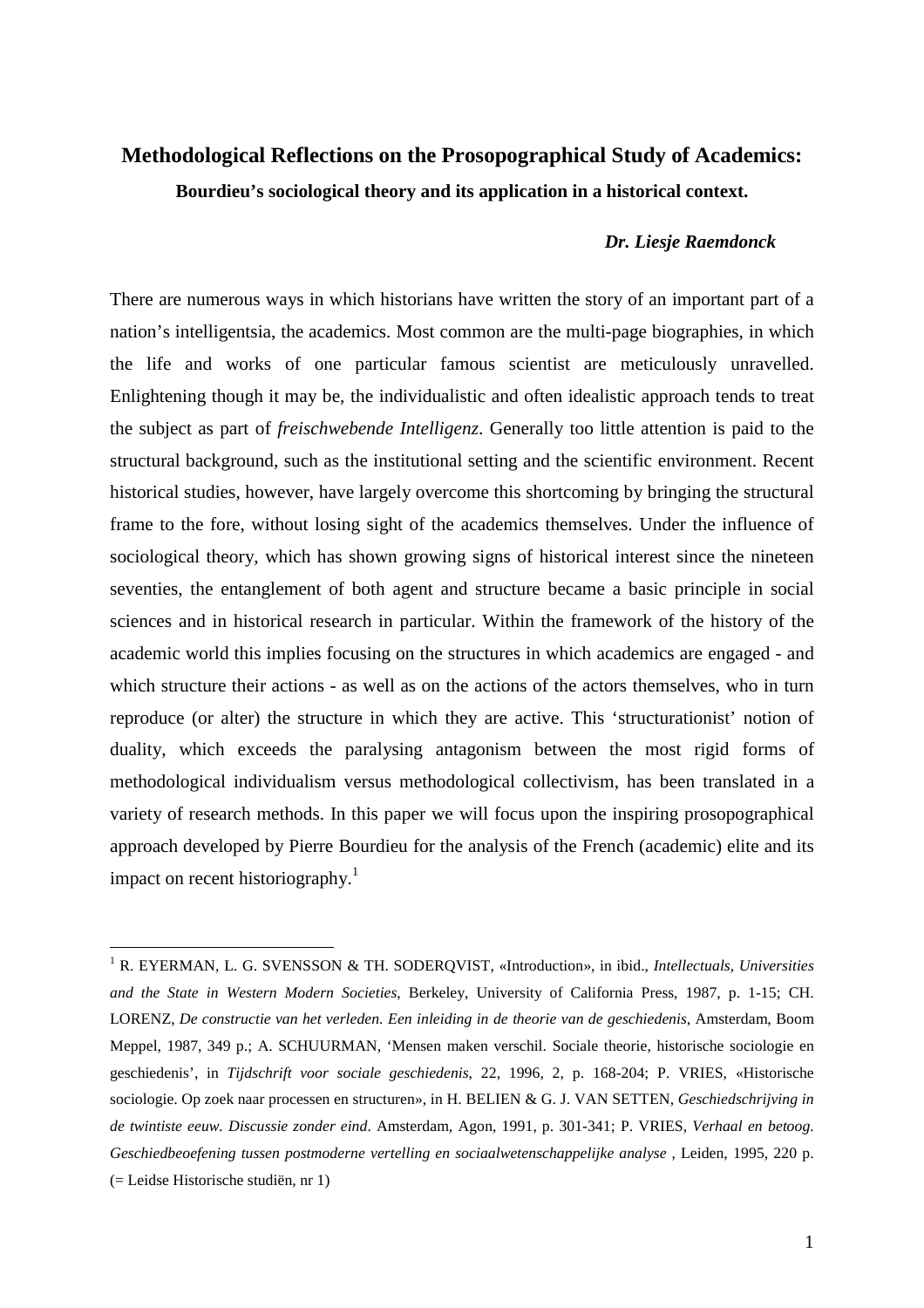Apart from a short résumé, it is not our intention to elaborate on Bourdieu's theoretical writings, but to concentrate on their practical application — how prosopography can be used to explain the problematic evolution in the academic world. To this end we will have a closer look on Bourdieu's inquiry into the French academic elite, but especially on the writings of the French historian Christophe Charle, who has used Bourdieu's research method for his work on transformation and continuity in the French and German higher education systems during the last decades of the nineteenth and the first half of the twentieth century. In his  $\alpha$  ceuvre<sup>2</sup> Charle not only reconstructs the logic of the university field, identifying the social and cultural data either allowing the structures to evolve or preventing them from doing so but he also informs the reader how he did so, providing full detail on every phase of the prosopographic inquiry. This particular methodological interest makes his work ideal for a critical evaluation of the prosopographical method. Even though it has led to innovative insights, for example in the problematic character of the French university system, some critical remarks are in order. The statistical processing of the biographical data does not always seem to be completely reliable, especially as far as the interpretation and representation of figures and tables is concerned. An in-depth investigation into some significant examples will clarify this and lead to some general remarks on the problems relating to historical prosopography. But first we will examine the place prosopography occupies within Bourdieu's theoretical framework.

## *Bourdieu: his theory and the prosopography as a research method.*

As mentioned in the introduction Bourdieu's theoretical reflections can be situated in a tradition in which sociologists and historians have tried 'to escape both the objectivism of action understood as a mechanical reaction «without an agent» and the subjectivism which portrays action as the deliberate pursuit of a conscious intention<sup>3</sup>. To this end Bourdieu developed a 'theory of practice as the product of a *practical sense*, of a socially constituted «sense of the game»'<sup>4</sup> . This *practical sense* is what Bourdieu calls *habitus*, or 'the durable

 2 His most well-known publications are: *Les élites de la République, 1880-1900*, Paris, Fayard, 1987, 556 p.; *Naissance des «intellectuels», 1880-1900*, Paris, Les Editions de Minuit, 1990, 272 p.; *La république des universitaires, 1870-1940*, Paris, Editions du Seuil, 1994, 506 p.; *Les Intellectuels en Europe au XIXe siècle. Essai d'histoire comparée*, Paris, Editions du Seuil, 1996, 370 p.

<sup>3</sup> P. BOURDIEU & L.J.D. WACQUANT, *An Invitation to Reflexive Sociologie*, Cambridge, Polity Press, 1992, p. 121.

<sup>4</sup> Ibid., p. 120-121.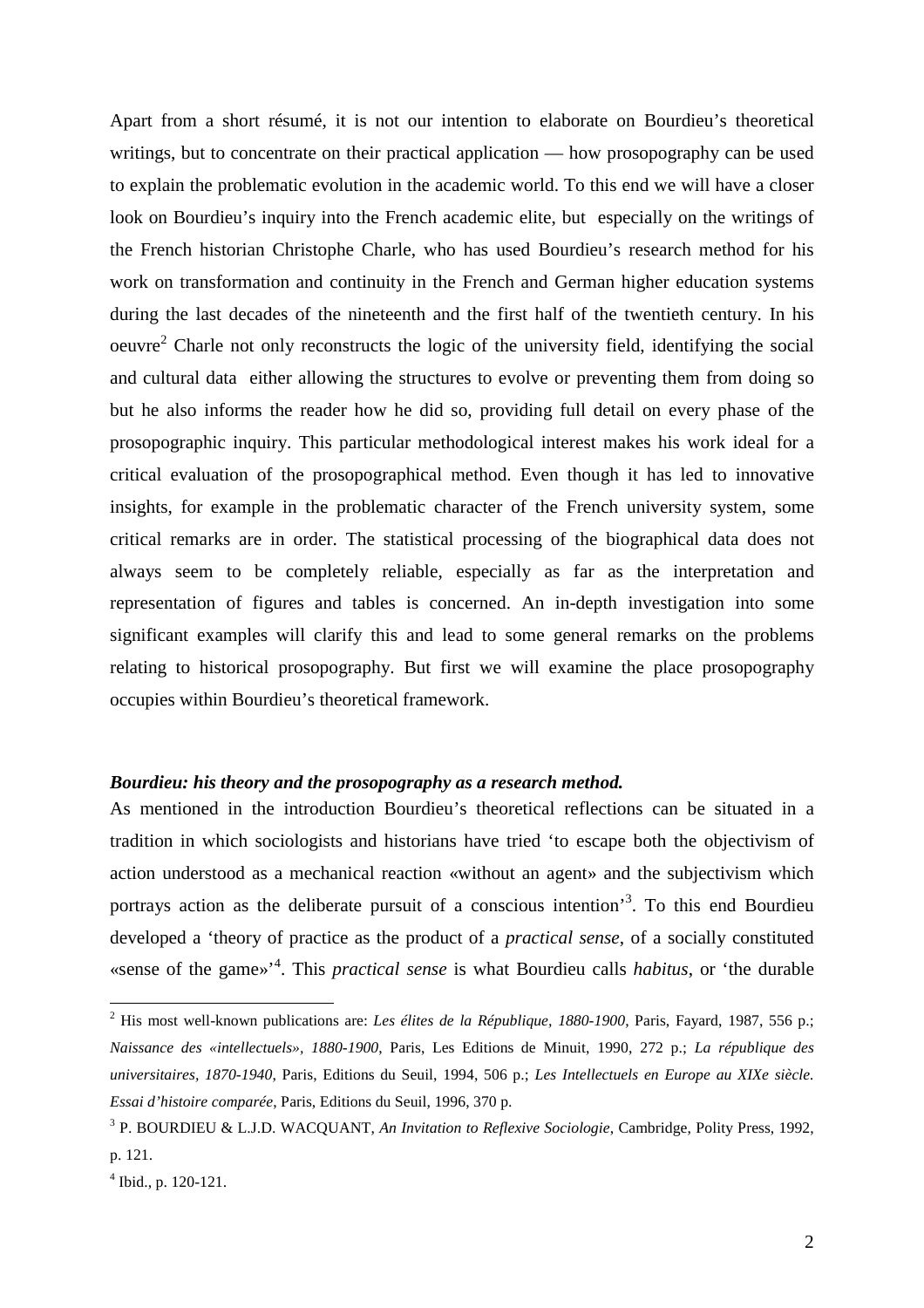and transposable systems of schemata of perception, appreciation, and action that result from the institution of the social in the body (or in biological individuals)'<sup>5</sup> . In other words *habitus* is some kind of socialised subjectivity, which indicates that the individual is a social entity and cannot be studied *an sich*. Hence a thorough analysis of the social environment, in which *habitus* is being produced, must be the starting point of every historical and/or sociological investigation. This social setting is what Bourdieu indicates as the *field*: 'a network of objective relations between positions, [which] are objectively defined [...] by their present and potential situation (*situs*) in the structure of the distribution of species of power (or capital)'<sup>6</sup> . Bourdieu's focus on the construction of the field however does not imply the complete disregarding of the individual. On the contrary, the knowledge of the field, in which the individual exists as an agent, can only help you to grasp his singularity, because every particular vision of the world (*prise de position*) is constructed from the place one occupies within a given field. Positions in the field and stances are therefore inseparable and must be analysed as 'two translations of the same sentence'.

According to these theoretical premises, academics must be approached through their position in the academic field, which necessitates a reconstruction of its structure and logic. The field being defined by the position agents hold at a certain time depending on the means they possess, this reconstruction comes down to the identification of field-specific capital: who owns what? and how have the agents acquired their capital? For the logic of the field can only be understood through a historical, that is, genetic analysis of its constitution, as current tensions that exist between positions are the outcome of prior conflicts. At this point prosopography enters the scene: the biographical screening of every member of the academic field is the perfect method for categorising field-specific capital and for reconstructing its genesis. In *Homo Academicus<sup>7</sup>* Bourdieu maps out the academic field through a detailed biographical research on all agents, thereby distinguishing different forms of capital, such as inherited and acquired economic, cultural and social capital, capital of intellectual status, of scientific power, etc. The presence of each form is detected by a specific number of indicators. An entry in the *Who's who?* for example indicates capital of political and economical power.<sup>8</sup> This brings us to a difficult part of Bourdieu's research method, which

<sup>5</sup> Ibid., p. 126-127.

 $<sup>6</sup>$  Ibid., p. 97.</sup>

<sup>7</sup> P. BOURDIEU, *Homo Academicus*, Paris, Minuit, 1984, 317 p.

<sup>8</sup> P. BOURDIEU, ibid., p. 61.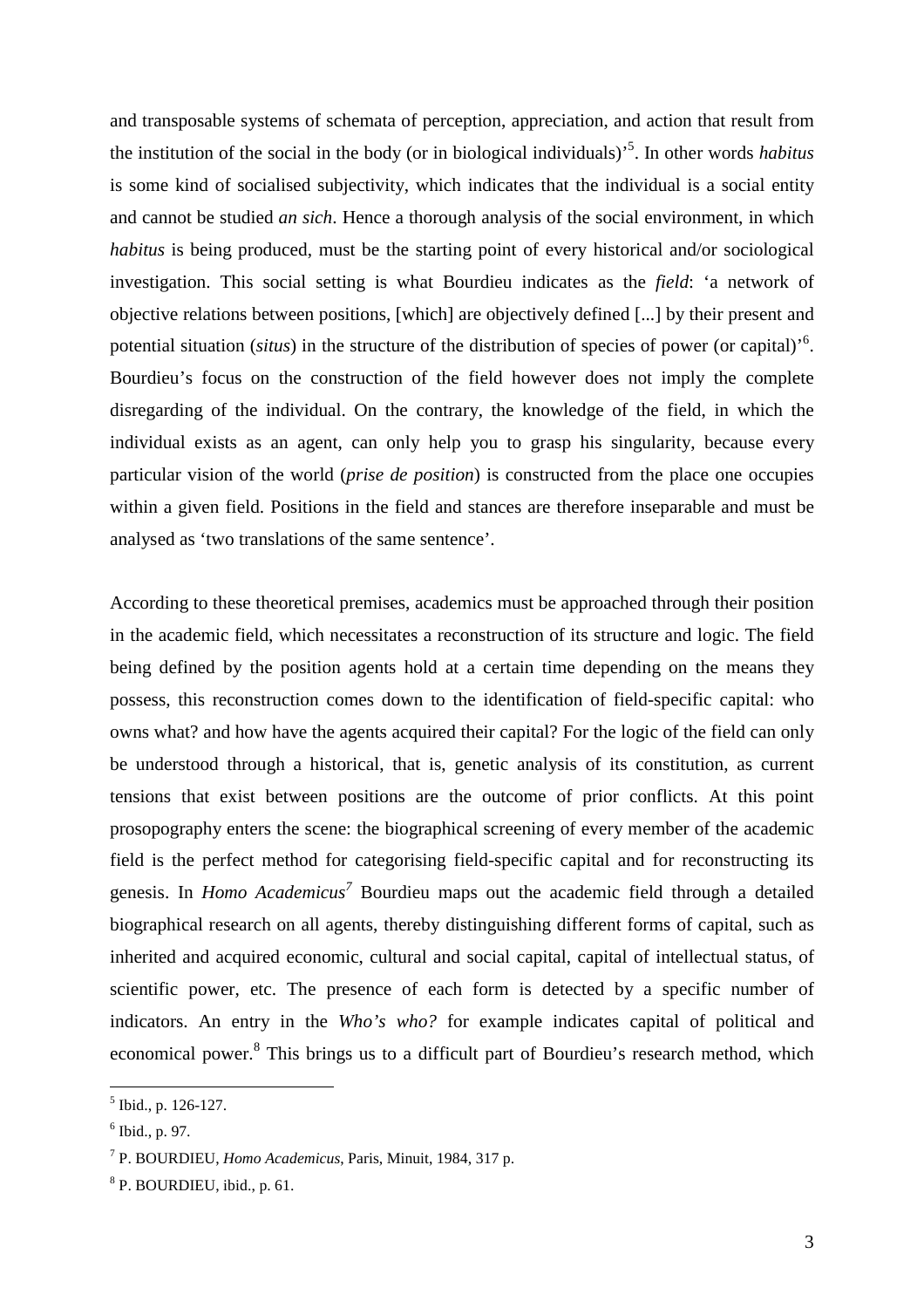came under fire from different critics. On what grounds does Bourdieu determine fieldspecific capital and what is his reductionism to certain indicators based upon?

Bourdieu is willing to admit that this is an arduous part of the research process, because one has to deal with a sort of hermeneutic circle: 'in order to construct the field, one must identify the forms of specific capital that operate within it, and to construct the forms of specific capital one must know the specific logic of the field.<sup>9</sup> However, a combination of intuition and professional skill makes it possible to enter this circle, after a long dialectical process of formulating, analysing and verifying or falsifying hypotheses. The fact that Bourdieu was a member of his own research population, and as such acquainted with the specific *illusio* of the field, made the process much easier. Historians investigating an unfamiliar field in a far or nearby past face a more difficult task, which requires a profound knowledge of the period concerned, a certain creativity to identify the proper sources and a good sense of historical critique. Demanding though it may be, it is not a 'mission impossible', as the work of Christophe Charle on different elites in the nineteenth and twentieth century has demonstrated.

#### *Charle: an advocate of historical prosopographical research*

Working in the wake of Bourdieu's theory and research method, Charle is a passionate advocate of a prosopographical approach. He is convinced that only through differential biography it is possible to reconstruct the relations between 'les institutions, les hommes et les oeuvres' and to investigate the possibilities of innovation and/or transformation based on insights on alliances with other factions of the dominant class.<sup>10</sup> In addition, prosopography has the important advantage of compiling its own statistical data, using various sources, and not having to rely on the official discourse and the accompanying statistics.<sup>11</sup> But on the other hand, the prosopographical researcher should beware of serious dangers. The time-consuming

<sup>&</sup>lt;sup>9</sup> P. BOURDIEU & L.J.D. WACQUANT, op. cit., p. 108.

<sup>&</sup>lt;sup>10</sup> CH. CHARLE, 'Où en est l'histoire sociale des élites et de la bourgeoisie? Essai de bilan critique de l'historiographie contemporaine», in *Francia. Forschungen zur westeuropaïschen Geschichte. 19/20 Jahrhundert*, XVIII, 1991, 3, p. 123-134; CH. CHARLE & J. SCHRIEWER, «Pour une histoire prosopographique comparée des universités Européennes», in J. SCHRIEWER, E. KEINER & CH. CHARLE, *A la recherche de l'éspace universitaire européen: études sur l'unseignement supérieur aux XIXe et Xxe siècles*, Berlin, Lang, 1993, p. 10-21.

<sup>&</sup>lt;sup>11</sup> CH. CHARLE, *La république des universitaires, 1870-1940*, Paris, Editions du Seuil, 1994, p. 15-16.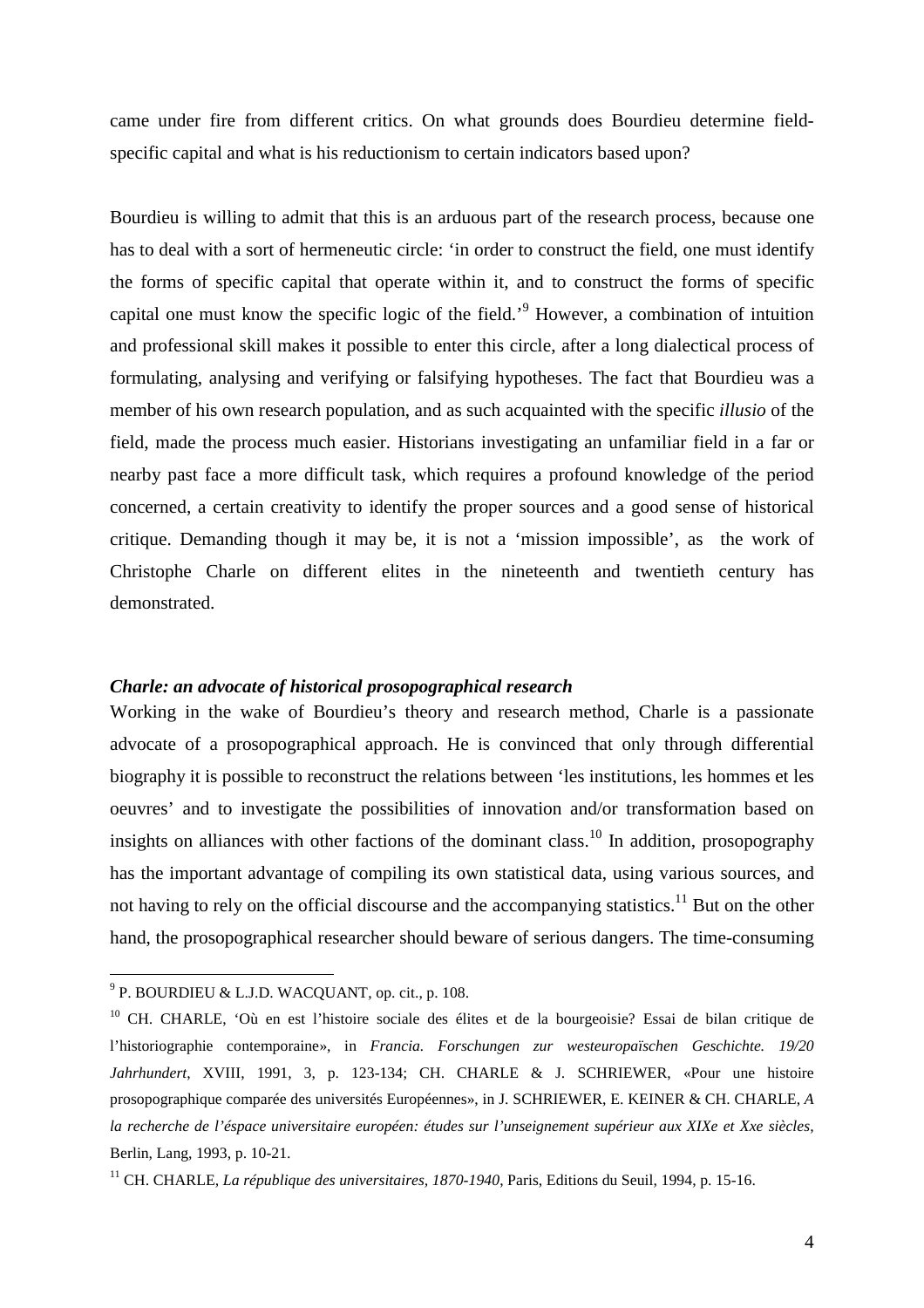character of compiling data often leaves the final synthesis unfinished. To prevent this Charle supports the systematic publication of biographical repertories, which will simplify future research by offering highly qualitative and precise information in a consistent way. Statistical processing of biographical data is only interesting if one has detailed information at one's disposal, which will allow one to transcend the level of general correlations. Nonetheless, the infinite complexity of reality can not be caught in figures and tables and that's why Charle brings in significant examples along with statistical data. But the contrast between the heterogeneous reality and the overall theoretical deductions from the statistical processing of prosopographical information, remains a predominant element in Charle's work.

Given the prominent position prosopography holds in Charle's historical research on academics, it is surprising to notice that reviewers have hardly paid any attention to it.<sup>12</sup> They usually confined themselves to expressions of admiration for the large quantities of data involved and the meticulous statistical processing thereof. Yet, the vital importance of the prosopographical aspect of Charle's work calls for a critical examination. To this end we will use an article from Charle published in 1993, entitled «Elite universitaire ou élite sociale? Les professeurs de la faculté de droit de Paris  $(1901-1932)$ ».<sup>13</sup> It is not our intention to give an exhaustive critique of Charle's use of prosopography; the remarks formulated on the basis of the article mentioned above, will primarily help us to detect the problems and restrictions of historical prosopography in general. Hence the choice for a short article instead of a monograph. Most observations, though, also apply to other writings from Charle's work.

The title, «Elite universitaire ou élite sociale?», refers to the problematic relationship between the academic field and the field of power. As members of the Parisian academic corps, law professors have reached the top of the university hierarchy. But have they also succeeded in conquering an important position in the field of power, in which other 'juristes' elites may perhaps enjoy a higher reputation? And if so, which strategies have they developed for this purpose? Furthermore, Charle would like to know which social reasons or motives lie behind

 $12$  With the exception of Christophe Prochasson, who makes some interesting remarks on the prosopographical approach in his reviews on *Les élites de la République* and on two biographical dictionnaries. [CH. PROCHASSON, in *Annales. E.S.C.*, XLIII, 1988, 5, p. 1161-1165; CH. PROCHASSON, in: *Revue de Synthèse*, III, 1990, 367 p.]

<sup>&</sup>lt;sup>13</sup> CH. CHARLE, 'Elite universitaire ou élite sociale? Les professeurs de la faculté de droit de Paris (1901-1932)', in J. SCHRIEWER, E. KEINER & CH. CHARLE, op. cit., p. 45-59.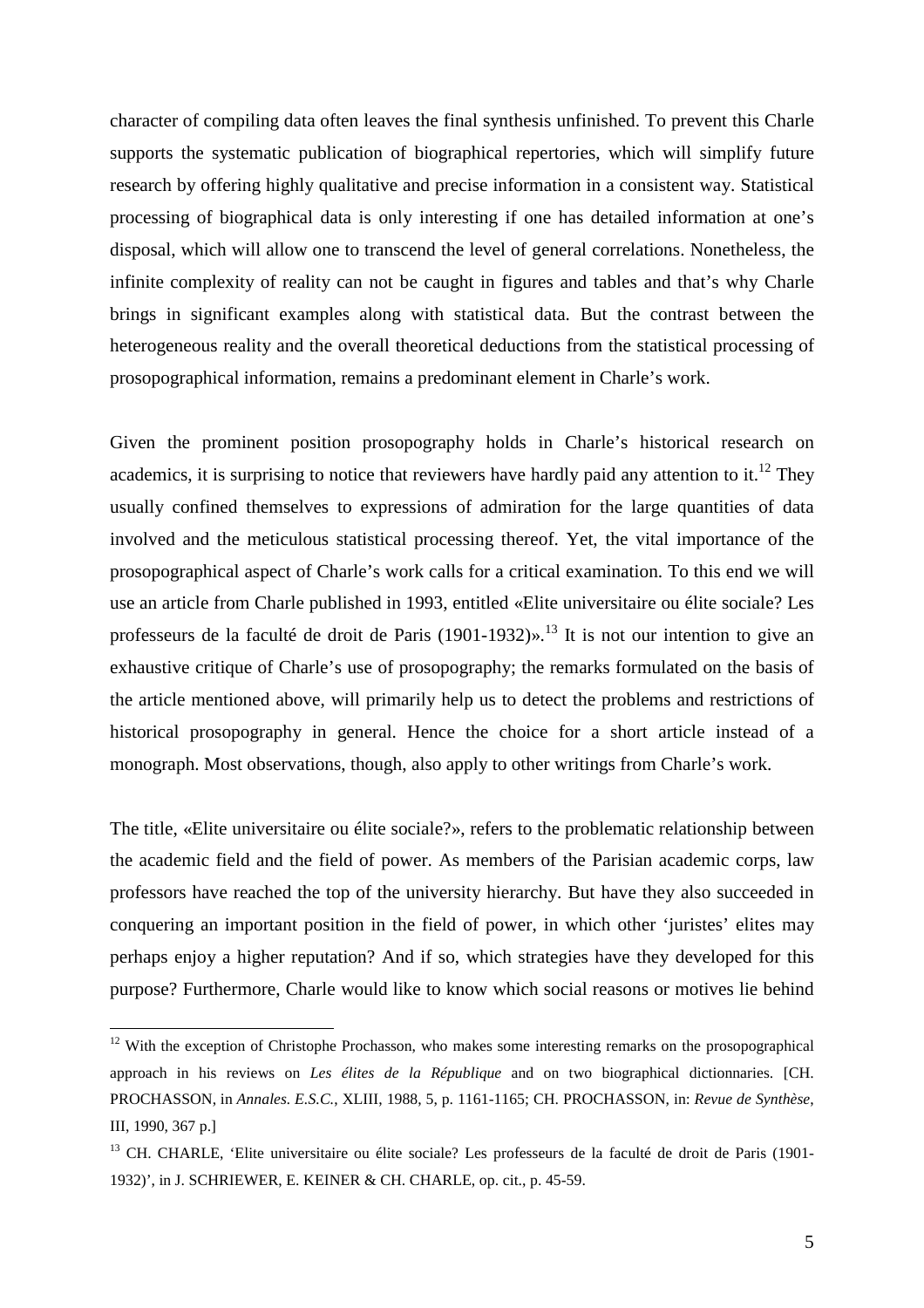the choice for a professorship of law and to what extent these motives differ from other disciplines. To answer these questions Charle compares prosopographical data of three different groups — the professors of law active in 1860, in 1901 and in 1932. The results of this juxtaposition are reproduced in five tables; two of which are included as a supplement. No specialised knowledge of statistics is required to note the serious problems relating to both the representation and interpretation of these figures and tables. The use of one decimal place in the tables using a percentage representation immediately catches the eye. Table 1 for example tells us that 11.1% of the professors from the oldest generation belong to the small bourgeoisie or lower social classes. In absolute figures, however, only *two* professors are involved, which means that one person more or less will increase or decrease this figure with about 6%. It is abundantly clear that with such a margin the use of a decimal place is totally redundant and even unwanted, for it gives a false impression of precision. Moreover, it seems idle to choose for a percentage representation for such a small population and even if, for reasons of clarity, percentages are used, absolute figures should be included.

Not only the representation of the figures is problematic; their interpretation is also debatable. Again we will take the first table, regarding social origins, as an example. Charle puts three generations of professors underneath each other and claims to observe some shifts: the dominance of the higher classes decreases and the middle layers of the bourgeoisie improve their positions, with the exception of the legal professions. In his explanation of this phenomenon, Charle brings in the possibilities of self-recruitment versus the new meritocratic procedures, prestige and financial prospects of other legal professions and the modest economical and social capital of the middle class. To me this interpretation seems unfounded in relation with the above table. The so-called shifts are so small (5%, 1%, 10%, 1%, 6% and 3% for the 7 categories of social background), that they lack any statistical significance. Bearing in mind that only one professor more or less leads to a difference of 6%, Charle's claims hardly make any sense. Consequently, it may be stated that the statistical data don't really support Charle's explanations and consequently do not add any surplus value.

Charle's investigation into the position of professors in the field of power only reinforces this impression. To this end he uses four indicators: membership of an official commission, exercise of an 'expert' office, holder of a political mandate and a teaching assignment in a prestigious 'grand école'. Again the information involved is derived from prosopographical studies, but Charle himself notices the incompleteness of the figures which regard to the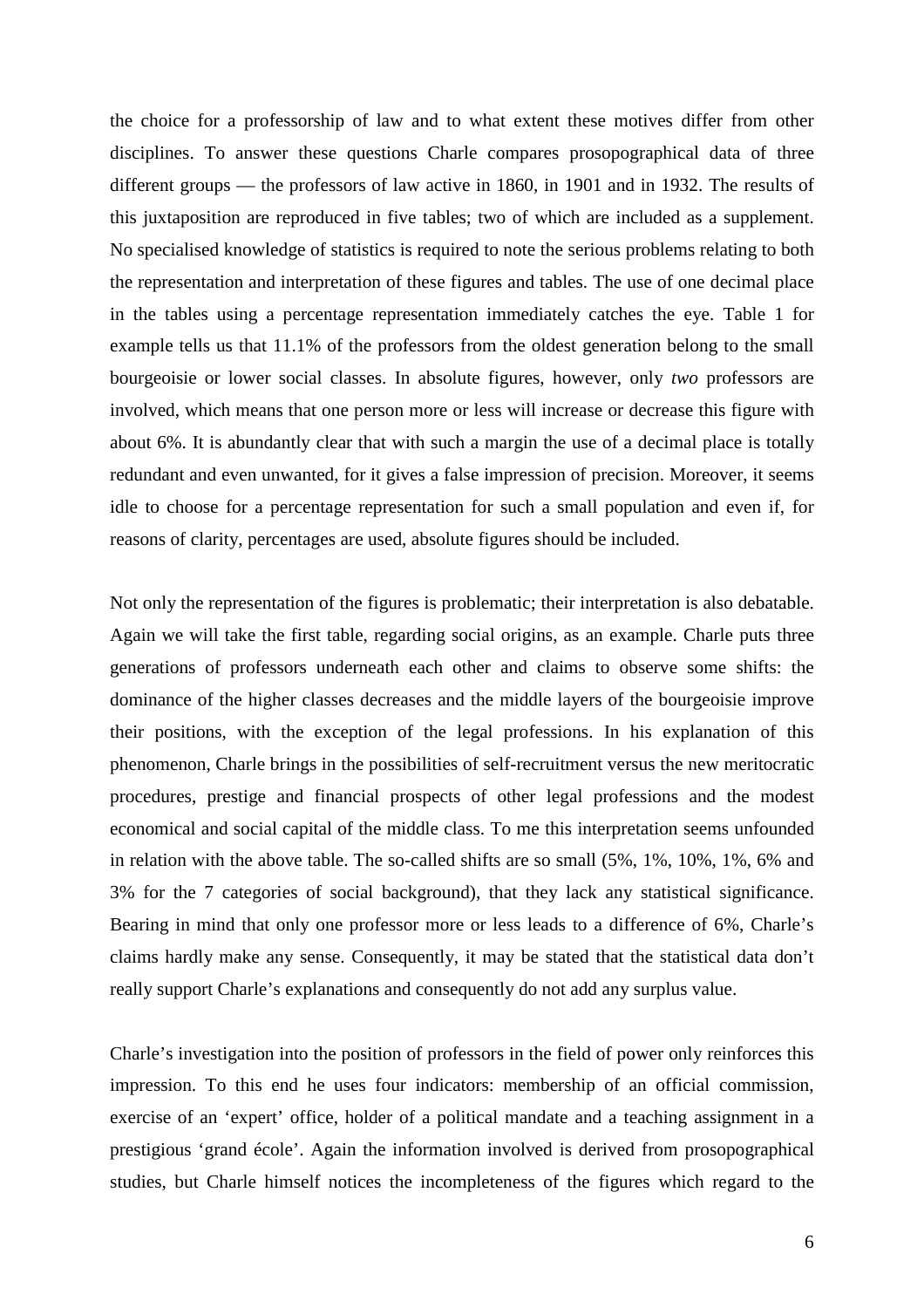youngest population. A 1932 biography, compiled by the professors themselves, was his only source, which means that external offices held after 1932 are not taken into account. For the 1901 population, however, the whole carrier was scrutinised, which hampers the comparison between the two generations. In spite of this knowledge, Charle makes the comparison without further adjustments, as if there were no problem at all. Apart from the lack of high quality information, again the representation and interpretation of the statistical data show serious deficiencies. First of all the category 'sans' (meaning those without a political mandate, 'expert' office, ...) also includes the 'non-réponses', so one can only guess at the number of unknowns, making it impossible to assess the exact value of the table. Obviously it is not easy to differentiate between the categories 'unknown' and 'without external office', for the information must be extracted from biographies, obituaries, and the like, whereby one does not know whether these sources would actually mention this kind of information. If one has a wide range of good documented sources at one's disposal, the chances of completeness are fairly big, but what if only a few sources are available? Usually this indicates 'capitalpoverty', meaning that the subject did not acquire an important position in the field of power, but there is an exception to every rule. And if one draws conclusions on the basis of very small shifts, like Charle, one exception might lead to a totally different picture.

As in table 1, Charle's whole line of reasoning is built on minimal changes. In fact, in Charle's opinion no alterations are needed at all to indicate an improved position in the field of power, for the percentage of agents with an external office will automatically be kept down by the rising number of professors in the total population. Consequently, the absence of a decrease in terms of percentage already signifies a strengthening of the professors in the field of power. Looking at table 5, the percentage of the number of professors' position without an external office stays almost exactly the same and the absolute figures show a noticeable increase of the number of extern offices.<sup>14</sup> Mind you, the absolute figures do not refer to the number of professors with an external office; a small calculation for example demonstrates that the 27 external teaching assignments from the 1932 population are held by only 20 professors — meaning that some agents taught in more than one 'grand école'. This leads to less spectacular figures, but does not wipe out the differences with the situation in 1901. But

 $14$  Especially the figures concerning the exercise of a political mandate are striking. In terms of percentage there is no significant change, but the number of mandates triples — from 3 to 9. But a closer look at these figures show that they are incorrect. From the 1901 population 3 professors are missing, so it is possible there were 6 instead of 3 professors with a political mandate or 29 instead of 26 without one.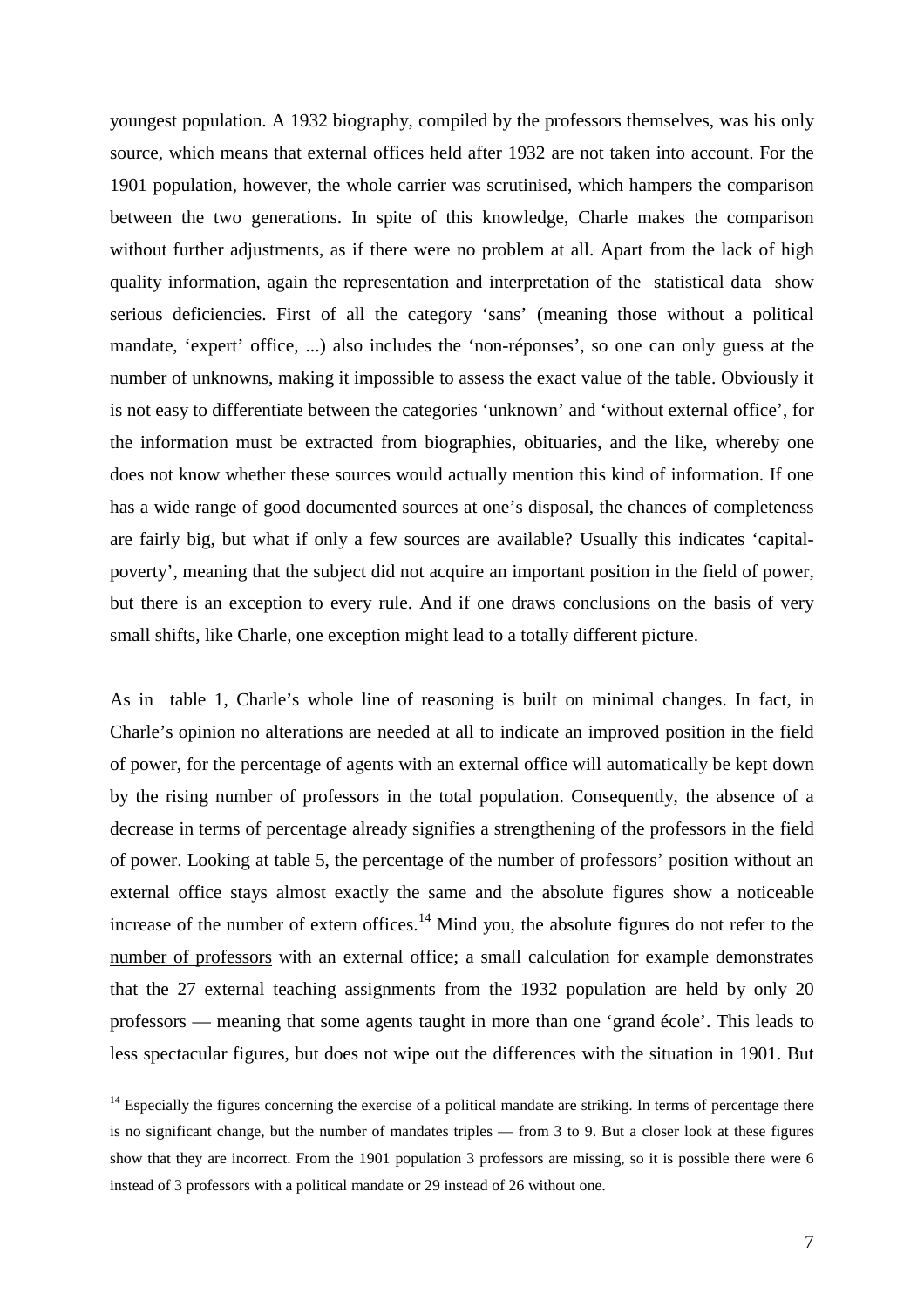one can wonder whether this increase in absolute figures is the result of a parallel expansion of the number of commissions, councils, consultative or regulating boards, etc., in the wake of widening functions of the state. And whether such an increase is accompanied by a certain devaluation of the power connected to the exercise of these external offices, which makes the elder generation more powerful, in spite of its numerical weaker position.

Considering all these shortcomings, perhaps it might have been better to investigate the connection between the population and the field of power in an other, non-prosopographical way, as Charle does in the final part *of Les élites de la République* (1987). In this study he acknowledges the limitations of the prosopographical method and uses another technique to examine the links between the administrative elite and the field of power. Through a detailed analysis of two historical events (the Colson and Bousquet affairs) he reveals the dialectic relationship between high officials and politicians. By doing so, Charle leaves the path of sociological theory and leans anew towards traditional historiography. This does not mean that the prosopographical study of elites is doomed to failure; on the contrary, in the first part of *Les élites de la République* Charle demonstrates the effectiveness of the method, how it could lead to new and interesting insights, without regarding it as a nostrum. Some phenomena are simply not quantifiable and therefore can not be studied through the prosopographical method. Very often this has to do with the fact that historians, in contrast with exact scientists, aren't always able to work with standard basic units, but have to deal with variable units, whose value changes in time.

By now it should have become clear that prosopography has to be handled with extreme caution, and that the rules of statistical technique should, by all means, be observed. A correct representation of the results and an apt use of the notion of statistical relevance are obligatory. In addition one has to resist the temptation of making maximum use of the fact finding efforts done, drawing far-reaching conclusions from minor or even meaningless changes. In the event of meagre results — indeed a common situation in the case of historical prosopography this should be acknowledged and lead to adjusted conclusions.<sup>15</sup> But then what's the point of

<sup>15</sup> For an interesting example of how it should be done: P. CHROUST, «Deutsche Universitäten und Nationalsozialismus Forschungsstand und eine Fallstudie: Karrieremuster und politische Orientierung der Gießener Professorenschaft (1918-1945)», in J. SCHRIEWER, E. KEINER & CH. CHARLE, op. cit., p. 84-113.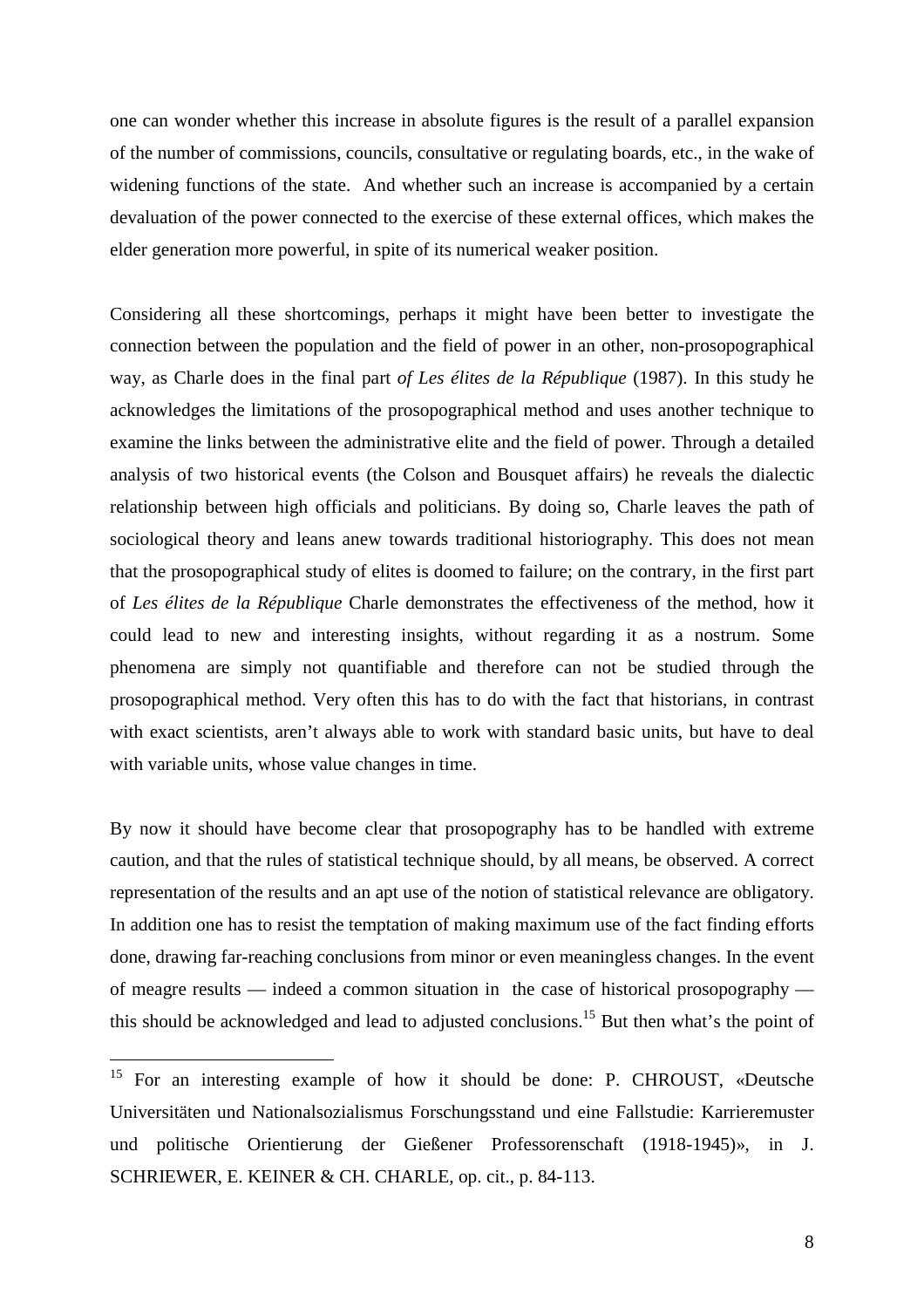making a prosopography? Not a superfluous question, given the fact that between the compilation, encoding and the final interpretation of the data many months and even years may pass. Furthermore, the historian will inevitably have to deal with considerable gaps in the database, because not everyone's life is fully documented. Finally the labour-intensive character of prosopography threatens to absorb so much time, there will be no more room left to use other sources or research methods, that might yield interesting results in a much shorter term. These objections can be anticipated in two different ways: the ideal solution would be to allocate the tasks over a group of researchers, so the search for information can be intensified, resulting in a thoroughly filled database. But as manpower costs money, most historians will have to content with the second, more pragmatic solution, which comes down to restricting the size of the research population. This will shorten the fact finding process, leaving more time to go through other sources and to investigate matters, that won't lend themselves to prosopographical processing. After all, not everything has to go through the prosopographical mill. Prosopography is not intended to give an all-embracing account of the past; first of all it is meant to outline the structure, which eventually can serve as the basis for the reconstruction of a more factual history.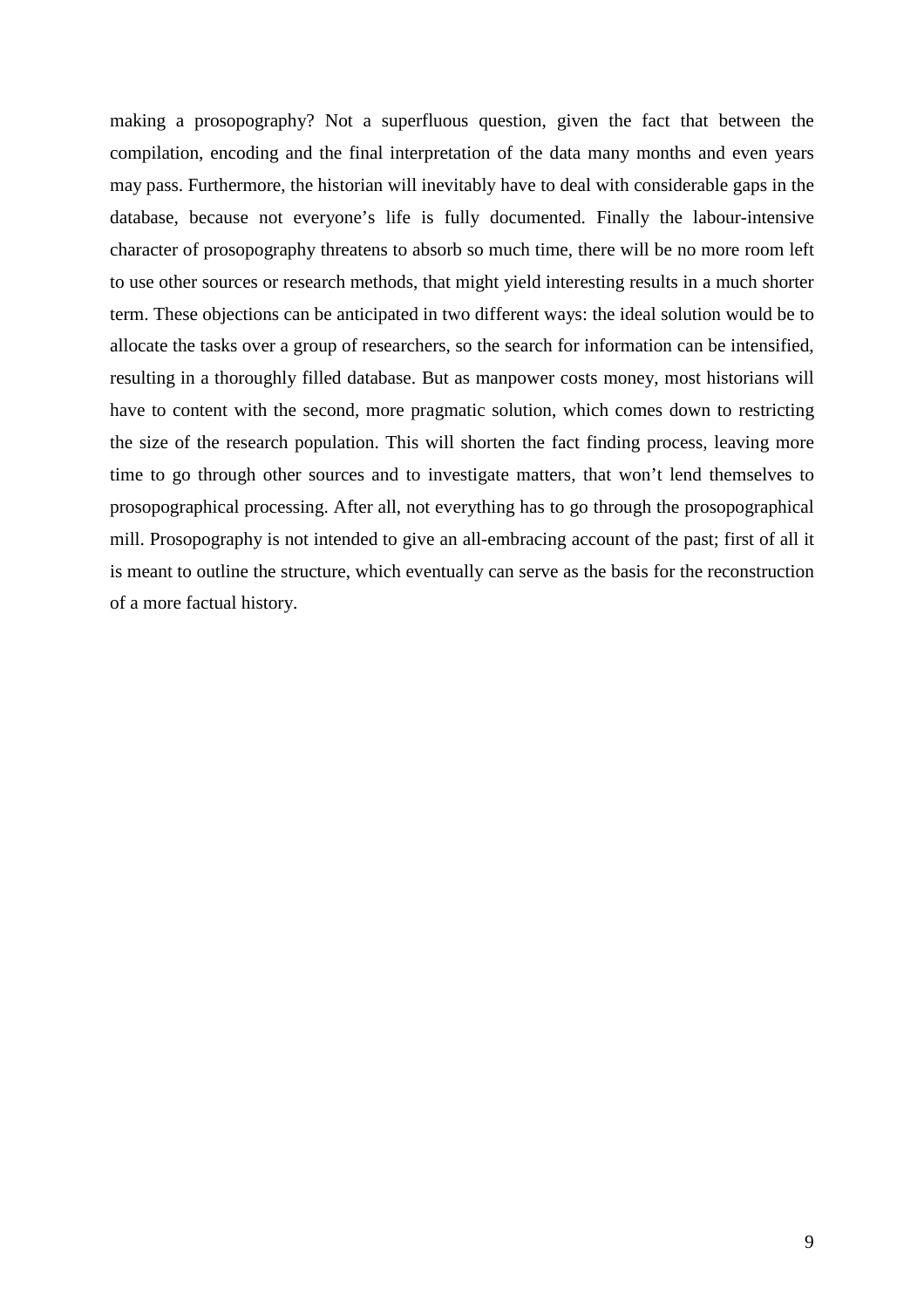## *Supplement*

# Table 1: Social origin

tableau n°1: Origine soicale comparée des professeurs de droit de Paris en 1860; 1901 et 1932

| Orig.soc. FP    | HF BM |                                            | PJ | FI | FM | <b>PB</b> |     |
|-----------------|-------|--------------------------------------------|----|----|----|-----------|-----|
|                 |       | 1860   11,1 5,5 11,1 33,3 1,1 16,6 11,1 18 |    |    |    |           |     |
|                 |       | 1901   18,7 3,1 18,7 25,0 9,3 12,5 12,5    |    |    |    |           |     |
| $1932 \t\t 6,2$ |       | 4,1 20,8 25,0 12,5 22,9                    |    |    |    | 8,3       | 48* |

\* Deux non-réponses ont été exclues pour l'homogénéité avec les échantillons précédents, le total réel des professeurs est de 50.

Abréviations: FP [fractions possédantes]; HF [hauts fonctionnaires]; BM [bourgeoisie moyenne]; PJ [professions juridiques]; FI [fractions intellectuelles]; FM [fonctionnaires moyens]; BP [petite bourgeoisie et classes populaires].

Sources: pour 1860 et 1901, Charle, *Les élites de la République*, p. 67; pour 1932, état-civil de naissance des professeurs (enquête personnelle).